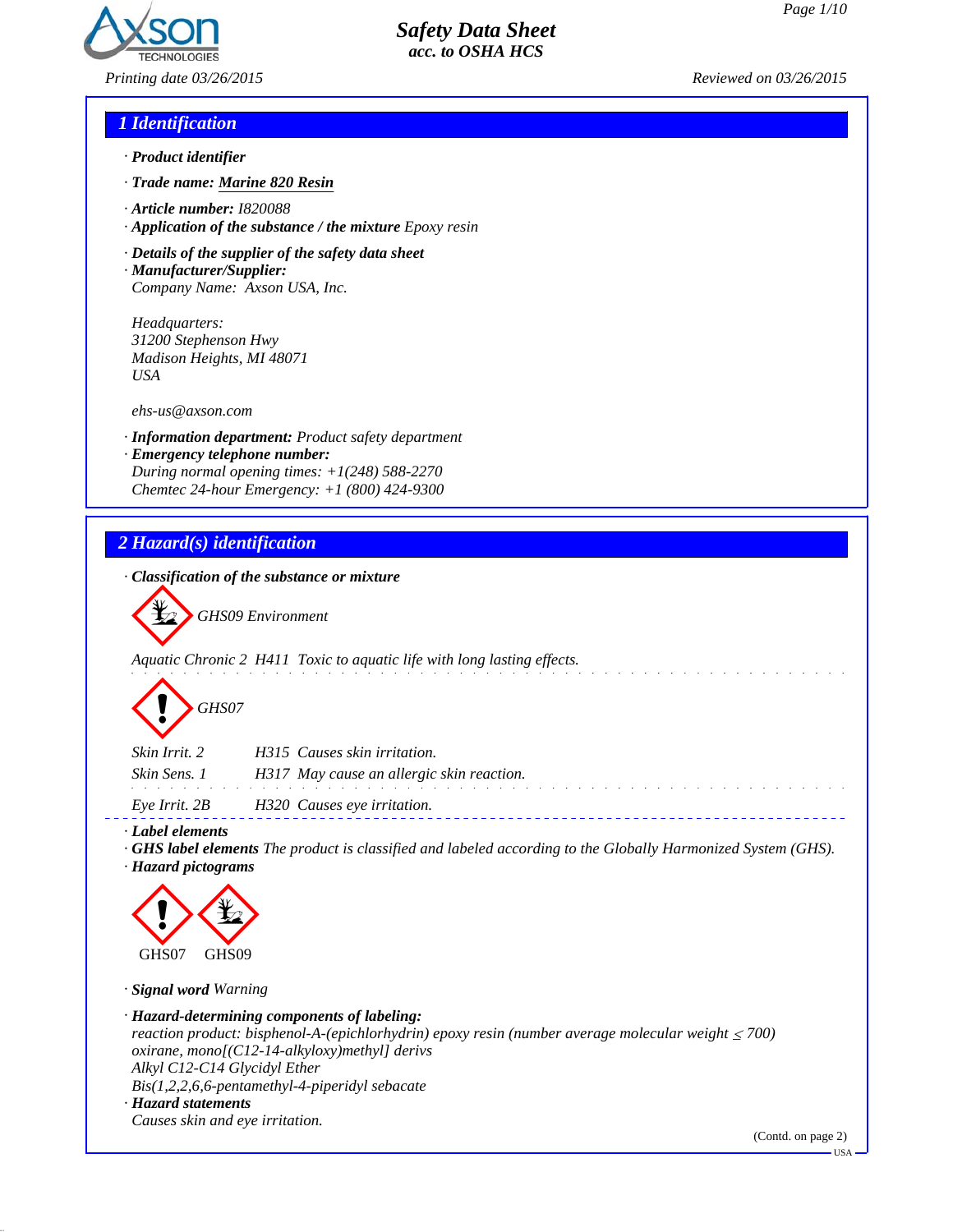

# *Printing date 03/26/2015 Reviewed on 03/26/2015*

*Trade name: Marine 820 Resin*

| (Contd. of page 1)                                                                                             |
|----------------------------------------------------------------------------------------------------------------|
| May cause an allergic skin reaction.                                                                           |
| Toxic to aquatic life with long lasting effects.                                                               |
| · Precautionary statements                                                                                     |
| If medical advice is needed, have product container or label at hand.                                          |
| Keep out of reach of children.                                                                                 |
| Read label before use.                                                                                         |
| Avoid breathing dust/fume/gas/mist/vapors/spray                                                                |
| Wear protective gloves.                                                                                        |
| Avoid release to the environment.                                                                              |
| Wash thoroughly after handling.                                                                                |
| Contaminated work clothing must not be allowed out of the workplace.                                           |
| If in eyes: Rinse cautiously with water for several minutes. Remove contact lenses, if present and easy to do. |
| Continue rinsing.                                                                                              |
| Specific treatment (see on this label).                                                                        |
| Wash contaminated clothing before reuse.                                                                       |
| If skin irritation or rash occurs: Get medical advice/attention.                                               |
| If eye irritation persists: Get medical advice/attention.                                                      |
| If on skin: Wash with plenty of water.                                                                         |
| Collect spillage.                                                                                              |
| Take off contaminated clothing and wash it before reuse.                                                       |
| Dispose of contents/container in accordance with local/regional/national/international regulations.            |
| · Classification system:                                                                                       |
| $\cdot$ NFPA ratings (scale $0 - 4$ )                                                                          |
| $Health = 1$                                                                                                   |
| $Fire = 1$                                                                                                     |
| $Reactivity = 0$                                                                                               |
|                                                                                                                |
| $\cdot$ HMIS-ratings (scale $0 - 4$ )                                                                          |
| <b>HEALTH</b><br>$^{\ast}1$                                                                                    |
| $Health = *1$                                                                                                  |
| <b>FIRE</b><br>$\begin{bmatrix} 1 \\ 1 \end{bmatrix}$ Fire = 1                                                 |
| REACTIVITY $\boxed{0}$ Reactivity = 0                                                                          |
| $\cdot$ Other hazards                                                                                          |
| · Results of PBT and vPvB assessment                                                                           |
| · PBT: Not applicable.                                                                                         |
| $\cdot$ vPvB: Not applicable.                                                                                  |
|                                                                                                                |
|                                                                                                                |
| <b>3 Composition/information on ingredients</b>                                                                |
|                                                                                                                |
| · Chemical characterization: Mixtures                                                                          |

*Safety Data Sheet acc. to OSHA HCS*

*· Description: Mixture of the substances listed below with nonhazardous additions.*

| $\cdot$ Dangerous components:          |                                                                                                                               |                    |  |
|----------------------------------------|-------------------------------------------------------------------------------------------------------------------------------|--------------------|--|
| CAS: 25068-38-6<br>NLP: 500-033-5      | reaction product: bisphenol-A-(epichlorhydrin) epoxy resin (number average $\vert$ 50 - 100%<br>molecular weight $\leq 700$ ) |                    |  |
| CAS: 68609-97-2                        | $\alpha$ oxirane, mono[(C12-14-alkyloxy)methyl] derivs<br>EINECS: 271-846-8 Alkyl C12-C14 Glycidyl Ether                      | $10 - 20\%$        |  |
| $CAS: 64742-95-6$<br>EINECS: 265-199-0 | Solvent naphtha (petroleum), light arom.                                                                                      | $0.1 - 1\%$        |  |
|                                        |                                                                                                                               | (Contd. on page 3) |  |

USA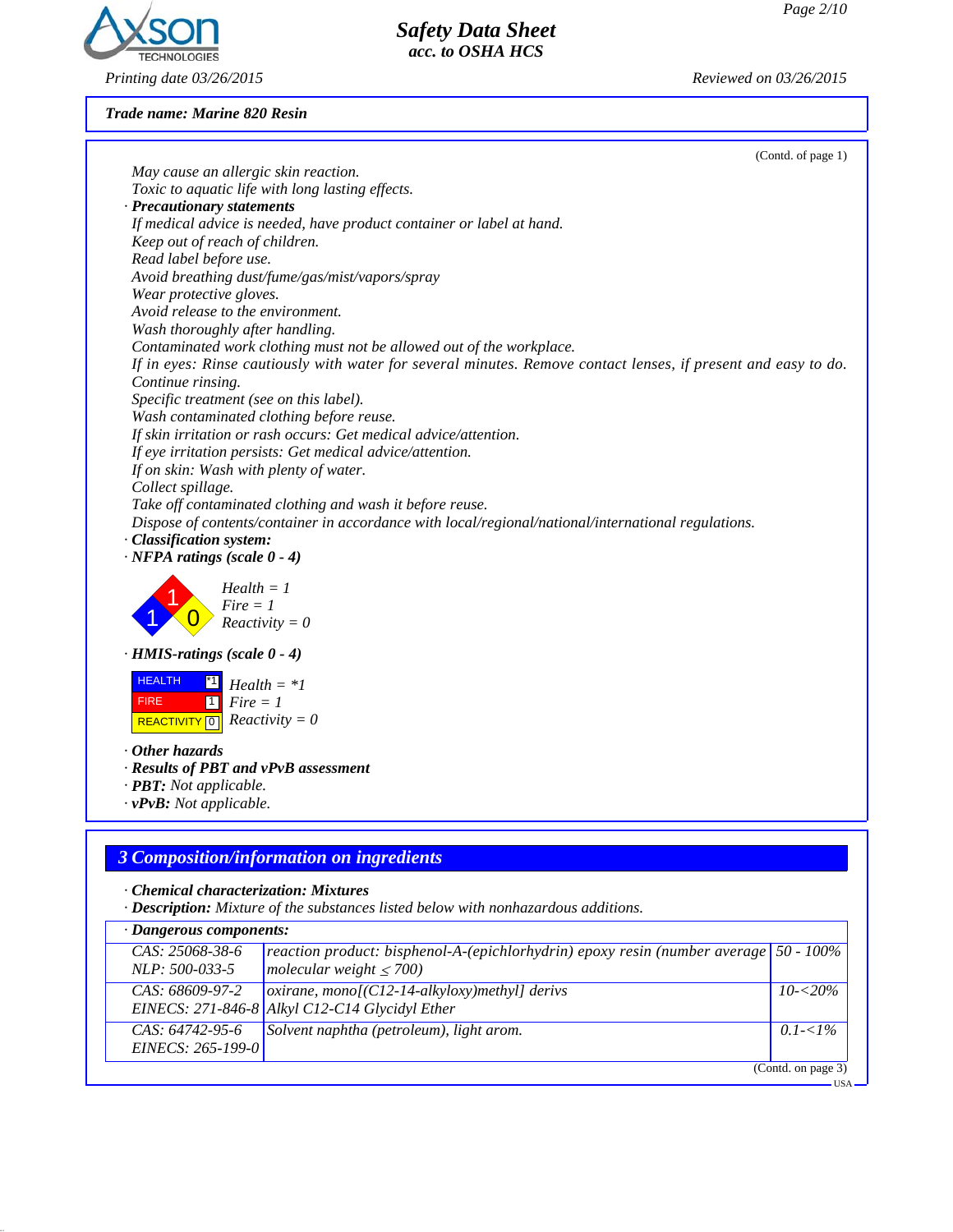

*Printing date 03/26/2015 Reviewed on 03/26/2015*

*Trade name: Marine 820 Resin*

*CAS: 41556-26-7* Bis(1,2,2,6,6-pentamethyl-4-piperidyl sebacate 0.25- $\langle 0.25 - 1\% \rangle$ 

(Contd. of page 2)

#### *4 First-aid measures*

- *· Description of first aid measures*
- *· After inhalation:*
- *Supply fresh air and to be sure call for a doctor.*
- *In case of unconsciousness place patient stably in side position for transportation.*
- *· After skin contact: Immediately wash with water and soap and rinse thoroughly.*
- *· After eye contact:*
- *Rinse opened eye for several minutes under running water. If symptoms persist, consult a doctor.*
- *· After swallowing: If symptoms persist consult doctor.*
- *· Information for doctor:*
- *· Most important symptoms and effects, both acute and delayed No further relevant information available.*
- *· Indication of any immediate medical attention and special treatment needed*
- *No further relevant information available.*

#### *5 Fire-fighting measures*

- *· Extinguishing media*
- *· Suitable extinguishing agents: Use fire fighting measures that suit the environment.*
- *· Special hazards arising from the substance or mixture No further relevant information available.*
- *· Advice for firefighters*
- *· Protective equipment: No special measures required.*

#### *6 Accidental release measures*

- *· Personal precautions, protective equipment and emergency procedures Not required.*
- *· Environmental precautions:*
- *Do not allow product to reach sewage system or any water course.*
- *Inform respective authorities in case of seepage into water course or sewage system.*
- *Do not allow to enter sewers/ surface or ground water.*
- *· Methods and material for containment and cleaning up: Absorb with liquid-binding material (sand, diatomite, acid binders, universal binders, sawdust). Ensure adequate ventilation.*
- *· Reference to other sections*
- *See Section 7 for information on safe handling.*
- *See Section 8 for information on personal protection equipment.*
- *See Section 13 for disposal information.*

### *7 Handling and storage*

*· Handling:*

- *· Precautions for safe handling*
- *Ensure good ventilation/exhaustion at the workplace.*
- *Prevent formation of aerosols.*
- *· Information about protection against explosions and fires: No special measures required.*

(Contd. on page 4)

USA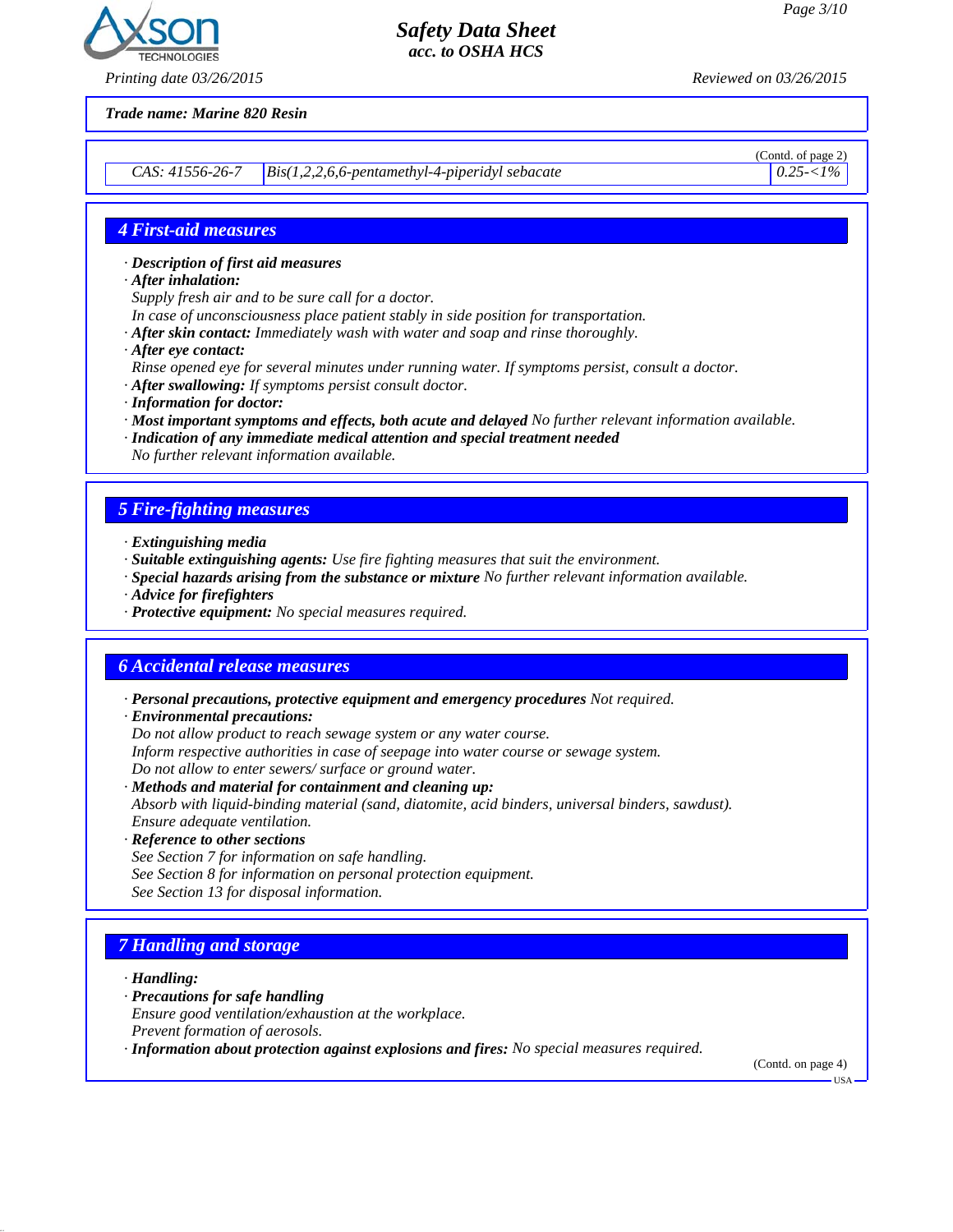

#### *Printing date 03/26/2015 Reviewed on 03/26/2015*

#### *Safety Data Sheet acc. to OSHA HCS*

*Trade name: Marine 820 Resin*

(Contd. of page 3)

- *· Conditions for safe storage, including any incompatibilities*
- *· Storage:*
- *· Requirements to be met by storerooms and receptacles: No special requirements.*
- *· Information about storage in one common storage facility: Not required.*
- *· Further information about storage conditions: Keep receptacle tightly sealed.*
- *· Specific end use(s) No further relevant information available.*

#### *8 Exposure controls/personal protection*

- *· Additional information about design of technical systems: No further data; see item 7.*
- *· Control parameters*
- *· Components with limit values that require monitoring at the workplace:*

*The product does not contain any relevant quantities of materials with critical values that have to be monitored at the workplace.*

- *· Additional information: The lists that were valid during the creation were used as basis.*
- *· Exposure controls*
- *· Personal protective equipment:*
- *· General protective and hygienic measures:*
- *Keep away from foodstuffs, beverages and feed. Immediately remove all soiled and contaminated clothing. Wash hands before breaks and at the end of work.*

*Avoid contact with the eyes and skin.*

*· Breathing equipment:*

*In case of brief exposure or low pollution use respiratory filter device. In case of intensive or longer exposure use respiratory protective device that is independent of circulating air.*

*· Protection of hands:*



**Protective gloves** 

*The glove material has to be impermeable and resistant to the product/ the substance/ the preparation. Due to missing tests no recommendation to the glove material can be given for the product/ the preparation/ the chemical mixture.*

*Selection of the glove material on consideration of the penetration times, rates of diffusion and the degradation · Material of gloves*

*The selection of the suitable gloves does not only depend on the material, but also on further marks of quality and varies from manufacturer to manufacturer. As the product is a preparation of several substances, the resistance of the glove material can not be calculated in advance and has therefore to be checked prior to the application.*

#### *· Penetration time of glove material*

*The exact break through time has to be found out by the manufacturer of the protective gloves and has to be observed.*

*· Eye protection:*



`R*Tightly sealed goggles*

(Contd. on page 5)

USA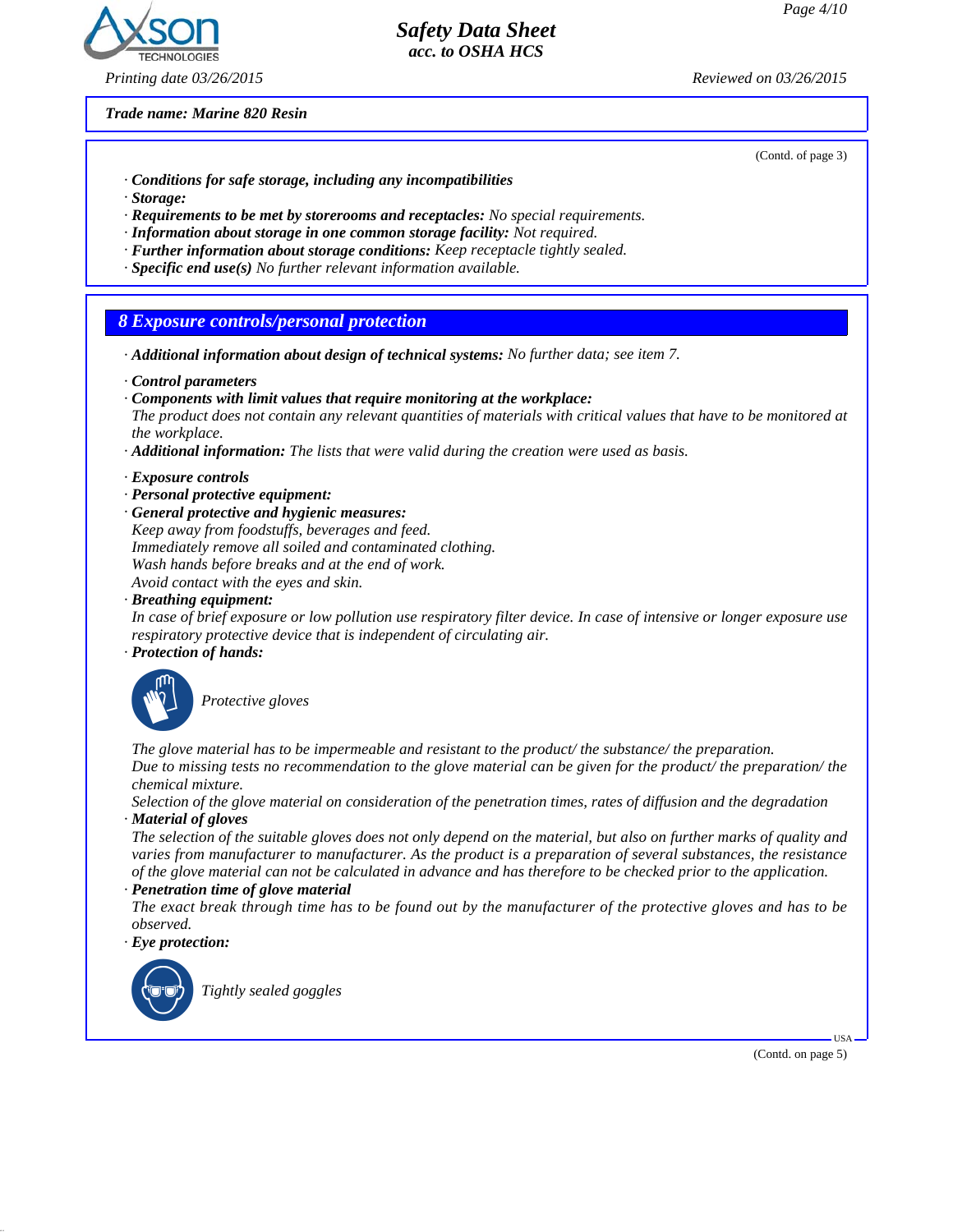

*Printing date 03/26/2015 Reviewed on 03/26/2015*

*Trade name: Marine 820 Resin*

(Contd. of page 4)

| <b>9 Physical and chemical properties</b>                                             |                                               |  |
|---------------------------------------------------------------------------------------|-----------------------------------------------|--|
| · Information on basic physical and chemical properties<br><b>General Information</b> |                                               |  |
| $\cdot$ Appearance:                                                                   |                                               |  |
| Form:                                                                                 | Liquid                                        |  |
| Color:                                                                                | Whitish                                       |  |
| $\cdot$ Odor:<br>· Odour threshold:                                                   | Amine-like                                    |  |
|                                                                                       | Not determined.                               |  |
| $\cdot$ pH-value:                                                                     | Not determined.                               |  |
| Change in condition                                                                   |                                               |  |
| <b>Melting point/Melting range:</b>                                                   | Undetermined.                                 |  |
| <b>Boiling point/Boiling range:</b>                                                   | 215 °C (419 °F)                               |  |
| · Flash point:                                                                        | 150 °C (302 °F)                               |  |
| · Flammability (solid, gaseous):                                                      | Not applicable.                               |  |
| · Ignition temperature:                                                               |                                               |  |
| Decomposition temperature:                                                            | Not determined.                               |  |
| $\cdot$ Auto igniting:                                                                | Product is not selfigniting.                  |  |
| · Danger of explosion:                                                                | Product does not present an explosion hazard. |  |
| · Explosion limits:                                                                   |                                               |  |
| Lower:                                                                                | Not determined.                               |  |
| <b>Upper:</b>                                                                         | Not determined.                               |  |
| · Vapor pressure:                                                                     | Not determined.                               |  |
| $\cdot$ Density at 20 $\cdot$ C (68 $\cdot$ F):                                       | $1.15$ g/cm <sup>3</sup> (9.597 lbs/gal)      |  |
| · Relative density                                                                    | Not determined.                               |  |
| · Vapour density                                                                      | Not determined.                               |  |
| $\cdot$ Evaporation rate                                                              | Not determined.                               |  |
| · Solubility in / Miscibility with                                                    |                                               |  |
| Water:                                                                                | Not miscible or difficult to mix.             |  |
| · Partition coefficient (n-octanol/water): Not determined.                            |                                               |  |
| · Viscosity:                                                                          |                                               |  |
| Dynamic:                                                                              | Not determined.                               |  |
| Kinematic:                                                                            | Not determined.                               |  |
| · Solvent content:                                                                    |                                               |  |
| Organic solvents:                                                                     | $0.8\%$                                       |  |
| <b>VOC</b> content:                                                                   | $0.8\%$                                       |  |
|                                                                                       | 8.9 g/l / 0.07 lb/gl                          |  |
| Solids content:                                                                       | 13.3%                                         |  |
| $·$ Other information                                                                 | No further relevant information available.    |  |

*Safety Data Sheet acc. to OSHA HCS*

# *10 Stability and reactivity*

#### *· Reactivity*

*· Chemical stability*

*· Thermal decomposition / conditions to be avoided: No decomposition if used according to specifications.*

<sup>(</sup>Contd. on page 6)  $-$  USA  $-$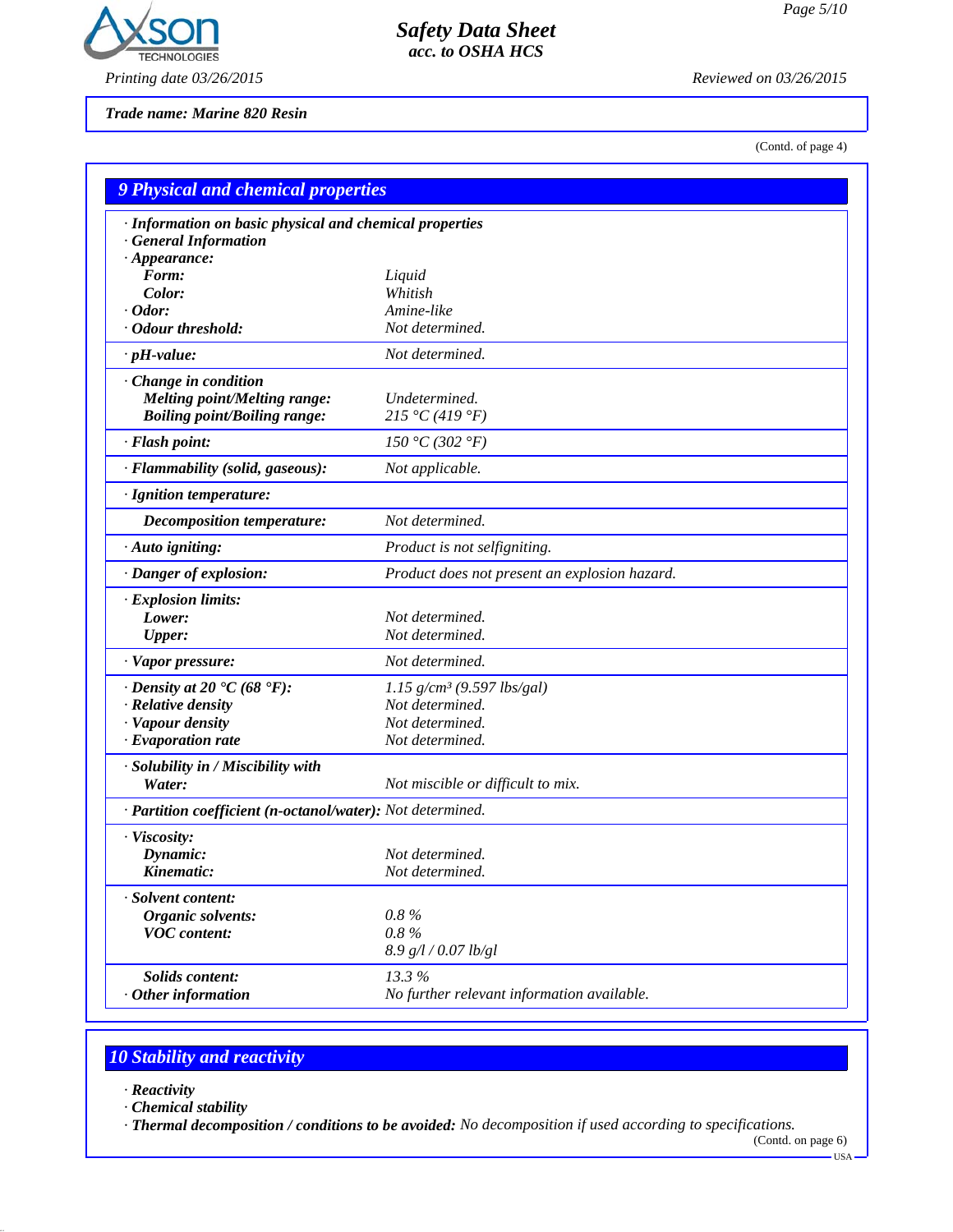

*Printing date 03/26/2015 Reviewed on 03/26/2015*

*Trade name: Marine 820 Resin*

(Contd. of page 5)

- *· Possibility of hazardous reactions No dangerous reactions known.*
- *· Conditions to avoid No further relevant information available.*
- *· Incompatible materials: No further relevant information available.*
- *· Hazardous decomposition products: No dangerous decomposition products known.*

## *11 Toxicological information*

*· Information on toxicological effects*

*· Acute toxicity:*

*· LD/LC50 values that are relevant for classification:*

#### *64742-95-6 Solvent naphtha (petroleum), light arom.*

| Oral   | LD50 | $\sim$ 5800 mg/kg (rat)                   |
|--------|------|-------------------------------------------|
| Dermal | LD50 | $\vert$ > 3400 mg/kg (rab)                |
|        |      | Inhalative $ LCS0/4 h  > 10.2 mg/l$ (rat) |

*· Primary irritant effect:*

- *· on the skin: Irritant to skin and mucous membranes.*
- *· on the eye: Irritating effect.*
- *· Sensitization: Sensitization possible through skin contact.*
- *· Additional toxicological information:*

*The product shows the following dangers according to internally approved calculation methods for preparations: Irritant*

#### *· Carcinogenic categories*

*· IARC (International Agency for Research on Cancer)*

*None of the ingredients is listed.*

*· NTP (National Toxicology Program)*

*None of the ingredients is listed.*

#### *· OSHA-Ca (Occupational Safety & Health Administration)*

*None of the ingredients is listed.*

### *12 Ecological information*

*· Toxicity*

- *· Aquatic toxicity: No further relevant information available.*
- *· Persistence and degradability No further relevant information available.*
- *· Behavior in environmental systems:*
- *· Bioaccumulative potential No further relevant information available.*
- *· Mobility in soil No further relevant information available.*
- *· Ecotoxical effects:*
- *· Remark: Toxic for fish*
- *· Additional ecological information:*

*· General notes:*

*Water hazard class 2 (Self-assessment): hazardous for water*

- *Do not allow product to reach ground water, water course or sewage system.*
- *Danger to drinking water if even small quantities leak into the ground.*

*Also poisonous for fish and plankton in water bodies.*

- *Toxic for aquatic organisms*
- *· Results of PBT and vPvB assessment*
- *· PBT: Not applicable.*
- *· vPvB: Not applicable.*

(Contd. on page 7)

USA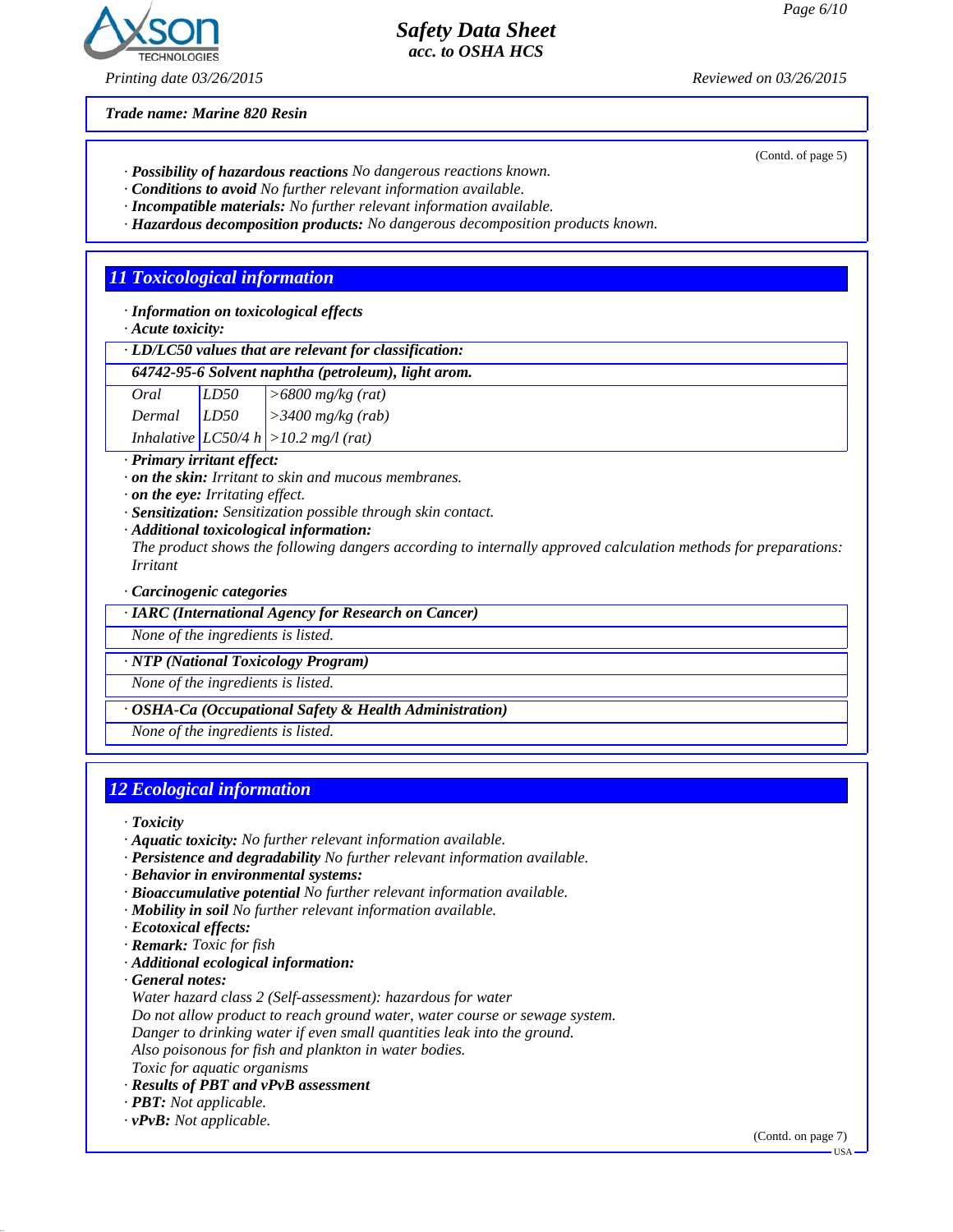# **ECHNOLOGIES**

# *Safety Data Sheet acc. to OSHA HCS*

*Printing date 03/26/2015 Reviewed on 03/26/2015*

*Trade name: Marine 820 Resin*

(Contd. of page 6)

*· Other adverse effects No further relevant information available.*

## *13 Disposal considerations*

*· Waste treatment methods*

*· Recommendation:*

*Must not be disposed of together with household garbage. Do not allow product to reach sewage system.*

- *· Uncleaned packagings:*
- *· Recommendation: Disposal must be made according to official regulations.*

| $\cdot$ UN-Number            |                                                                                                                                                                                           |
|------------------------------|-------------------------------------------------------------------------------------------------------------------------------------------------------------------------------------------|
| $\cdot$ DOT                  | not regulated                                                                                                                                                                             |
| · IMDG, IATA                 | <b>UN3082</b>                                                                                                                                                                             |
| · UN proper shipping name    |                                                                                                                                                                                           |
| $\cdot$ DOT                  | not regulated                                                                                                                                                                             |
| $\cdot$ IMDG                 | ENVIRONMENTALLY HAZARDOUS SUBSTANCE, LIQUID,                                                                                                                                              |
|                              | N.O.S. (reaction product: bisphenol-A-(epichlorhydrin) epoxy resin<br>(number average molecular weight $\leq$ 700), Bis(1,2,2,6,6-<br>pentamethyl-4-piperidyl sebacate), MARINE POLLUTANT |
| $\cdot$ JATA                 | ENVIRONMENTALLY HAZARDOUS SUBSTANCE, LIQUID,                                                                                                                                              |
|                              | N.O.S. (reaction product: bisphenol-A-(epichlorhydrin) epoxy resin                                                                                                                        |
|                              | (number average molecular weight $\leq$ 700))                                                                                                                                             |
| · Transport hazard class(es) |                                                                                                                                                                                           |
| $\cdot$ DOT                  |                                                                                                                                                                                           |
| $\cdot Class$                | not regulated                                                                                                                                                                             |
|                              |                                                                                                                                                                                           |
|                              |                                                                                                                                                                                           |
| - Class                      | 9 Miscellaneous dangerous substances and articles                                                                                                                                         |
| $-Label$                     | 9                                                                                                                                                                                         |
| · Packing group              |                                                                                                                                                                                           |
| $\cdot$ <i>DOT</i>           | not regulated                                                                                                                                                                             |
| · IMDG, IATA                 | Ш                                                                                                                                                                                         |
| · Environmental hazards:     |                                                                                                                                                                                           |
|                              | Product contains environmentally hazardous substances:<br>$Bis(1,2,2,6,6\text{-}pentamethyl-4-piperidyl sebacate, reaction product:$                                                      |
|                              |                                                                                                                                                                                           |
|                              | bisphenol-A-(epichlorhydrin) epoxy resin (number average<br>molecular weight $\leq 700$ )                                                                                                 |
| · Marine pollutant:          | Yes                                                                                                                                                                                       |
| · Special marking (IATA):    | Symbol (fish and tree)<br>Symbol (fish and tree)                                                                                                                                          |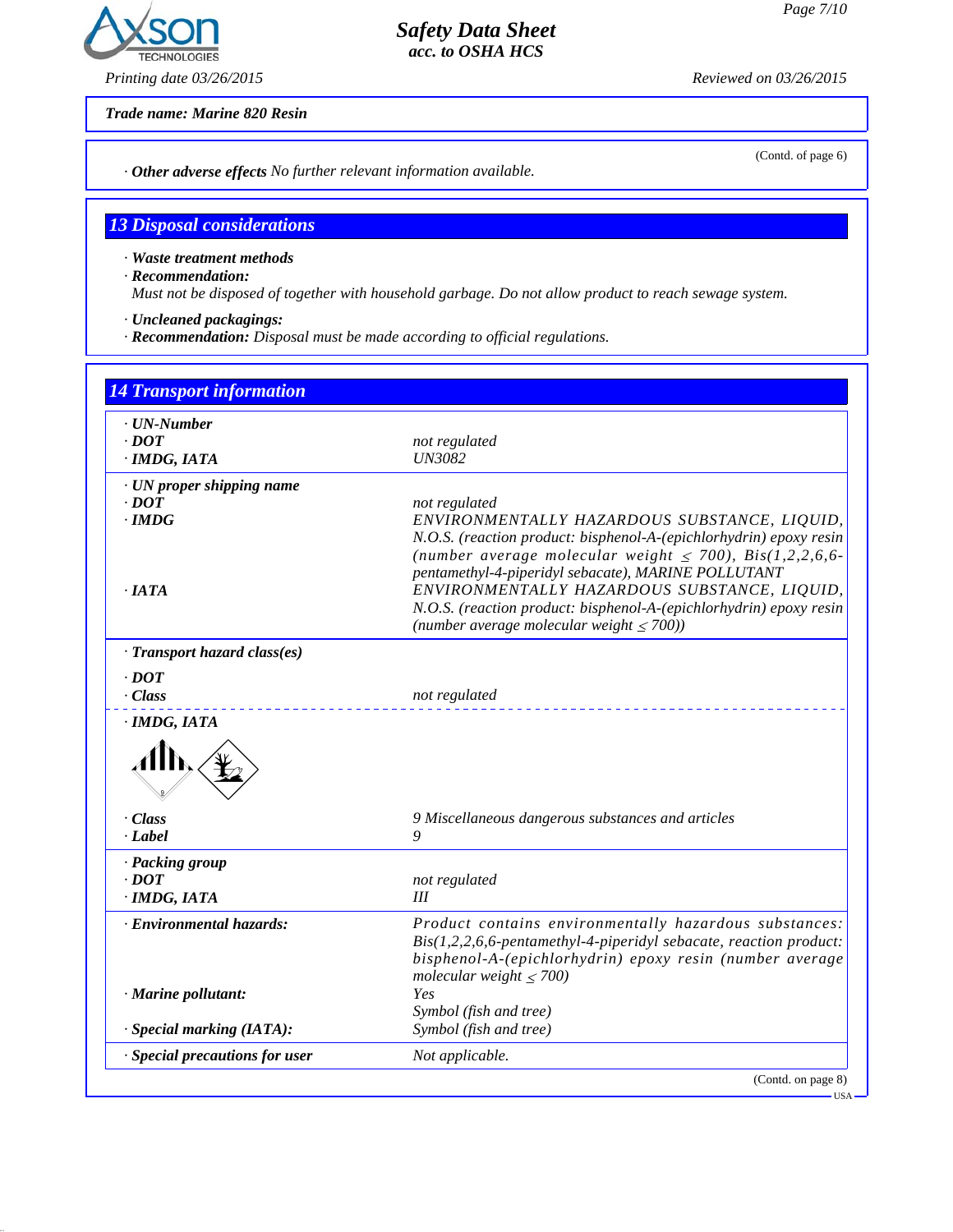

*Printing date 03/26/2015 Reviewed on 03/26/2015*

*Trade name: Marine 820 Resin*

|                                                                                           | (Contd. of page 7)                                                                                                     |
|-------------------------------------------------------------------------------------------|------------------------------------------------------------------------------------------------------------------------|
| · EMS Number:                                                                             | $F-A.S-F$                                                                                                              |
| $\cdot$ Transport in bulk according to Annex II of<br><b>MARPOL73/78 and the IBC Code</b> | Not applicable.                                                                                                        |
| · Transport/Additional information:                                                       |                                                                                                                        |
| $\cdot$ IMDG<br>$\cdot$ Limited quantities (LQ)<br>$\cdot$ Excepted quantities (EQ)       | 5L<br>Code: El<br>Maximum net quantity per inner packaging: 30 ml<br>Maximum net quantity per outer packaging: 1000 ml |
| · UN "Model Regulation":                                                                  |                                                                                                                        |

*15 Regulatory information*

*· Safety, health and environmental regulations/legislation specific for the substance or mixture · Sara*

*· Section 355 (extremely hazardous substances):*

*None of the ingredients is listed.*

*· Section 313 (Specific toxic chemical listings):*

*None of the ingredients is listed.*

*· TSCA (Toxic Substances Control Act):*

*All ingredients are listed.*

*· Proposition 65*

*· Chemicals known to cause cancer:*

*None of the ingredients is listed.*

*· Chemicals known to cause reproductive toxicity for females:*

*None of the ingredients is listed.*

*· Chemicals known to cause reproductive toxicity for males:*

*None of the ingredients is listed.*

*· Chemicals known to cause developmental toxicity:*

*None of the ingredients is listed.*

*· Carcinogenic categories*

*· EPA (Environmental Protection Agency)*

*None of the ingredients is listed.*

*· TLV (Threshold Limit Value established by ACGIH)*

*None of the ingredients is listed.*

*· NIOSH-Ca (National Institute for Occupational Safety and Health)*

*None of the ingredients is listed.*

*· GHS label elements The product is classified and labeled according to the Globally Harmonized System (GHS).* (Contd. on page 9)

 $-<sub>11</sub>S<sub>A</sub>$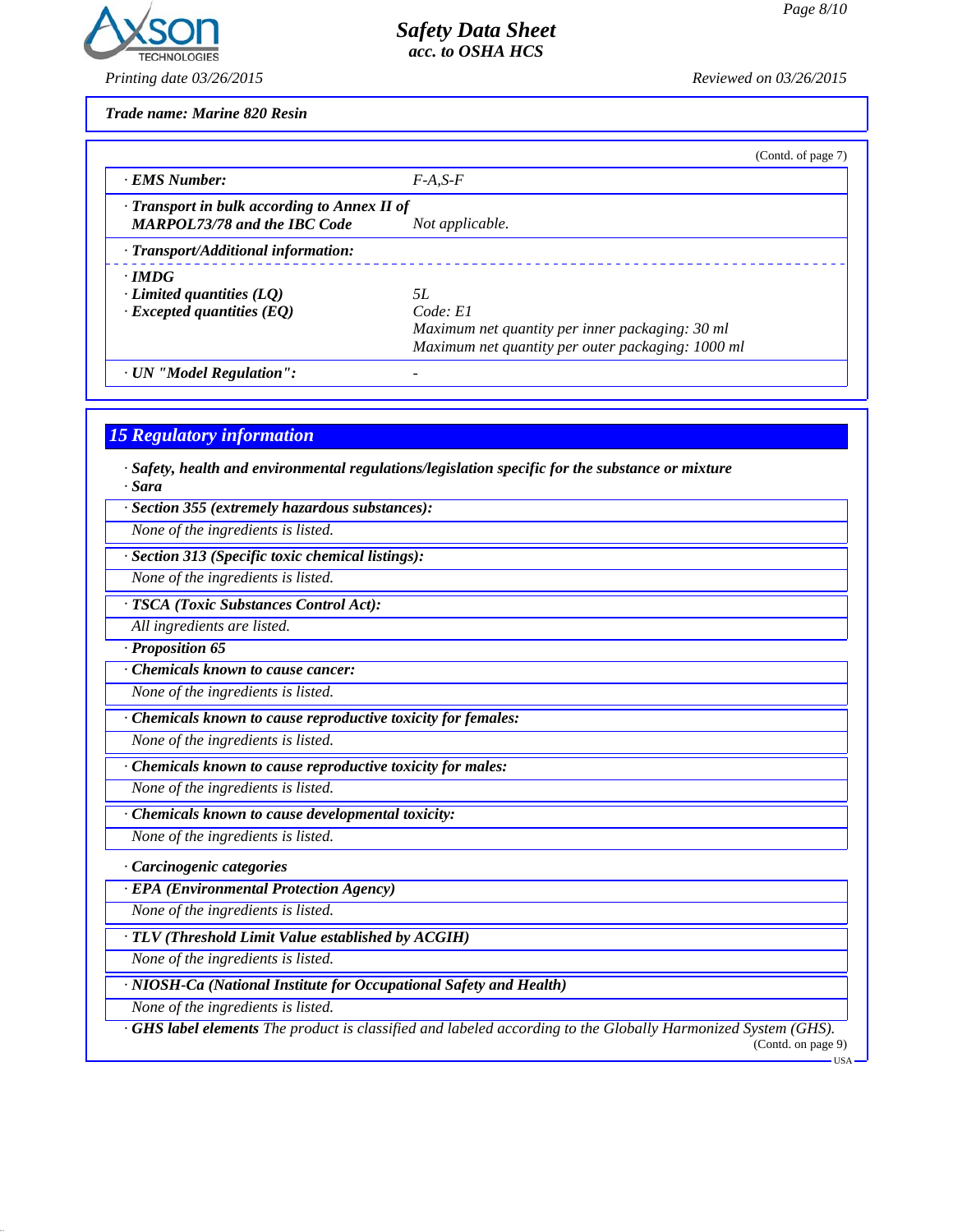

*Printing date 03/26/2015 Reviewed on 03/26/2015*

*Trade name: Marine 820 Resin*

|                                                                                                                | (Contd. of page 8) |
|----------------------------------------------------------------------------------------------------------------|--------------------|
| · Hazard pictograms                                                                                            |                    |
|                                                                                                                |                    |
|                                                                                                                |                    |
|                                                                                                                |                    |
| GHS07<br>GHS09                                                                                                 |                    |
| · Signal word Warning                                                                                          |                    |
| · Hazard-determining components of labeling:                                                                   |                    |
| reaction product: bisphenol-A-(epichlorhydrin) epoxy resin (number average molecular weight $\leq$ 700)        |                    |
| oxirane, mono[(C12-14-alkyloxy)methyl] derivs                                                                  |                    |
| Alkyl C12-C14 Glycidyl Ether                                                                                   |                    |
| $Bis(1,2,2,6,6-pentamentlyl-4-piperidyl sebacate$                                                              |                    |
| · Hazard statements                                                                                            |                    |
| Causes skin and eye irritation.                                                                                |                    |
| May cause an allergic skin reaction.                                                                           |                    |
| Toxic to aquatic life with long lasting effects.                                                               |                    |
| · Precautionary statements                                                                                     |                    |
| If medical advice is needed, have product container or label at hand.                                          |                    |
| Keep out of reach of children.                                                                                 |                    |
| Read label before use.                                                                                         |                    |
| Avoid breathing dust/fume/gas/mist/vapors/spray                                                                |                    |
| Wear protective gloves.                                                                                        |                    |
| Avoid release to the environment.                                                                              |                    |
| Wash thoroughly after handling.                                                                                |                    |
| Contaminated work clothing must not be allowed out of the workplace.                                           |                    |
| If in eyes: Rinse cautiously with water for several minutes. Remove contact lenses, if present and easy to do. |                    |
| Continue rinsing.                                                                                              |                    |
| Specific treatment (see on this label).                                                                        |                    |
| Wash contaminated clothing before reuse.                                                                       |                    |
| If skin irritation or rash occurs: Get medical advice/attention.                                               |                    |
| If eye irritation persists: Get medical advice/attention.                                                      |                    |
| If on skin: Wash with plenty of water.                                                                         |                    |
| Collect spillage.                                                                                              |                    |
| Take off contaminated clothing and wash it before reuse.                                                       |                    |
| Dispose of contents/container in accordance with local/regional/national/international regulations.            |                    |
| · Chemical safety assessment: A Chemical Safety Assessment has not been carried out.                           |                    |

# *16 Other information*

*This information is based on our present knowledge. However, this shall not constitute a guarantee for any specific product features and shall not establish a legally valid contractual relationship.*

*· Date of preparation / last revision 03/26/2015 / -*

*· Abbreviations and acronyms: ADR: Accord européen sur le transport des marchandises dangereuses par Route (European Agreement concerning the International Carriage of Dangerous Goods by Road) IMDG: International Maritime Code for Dangerous Goods DOT: US Department of Transportation IATA: International Air Transport Association ACGIH: American Conference of Governmental Industrial Hygienists EINECS: European Inventory of Existing Commercial Chemical Substances ELINCS: European List of Notified Chemical Substances CAS: Chemical Abstracts Service (division of the American Chemical Society) NFPA: National Fire Protection Association (USA) HMIS: Hazardous Materials Identification System (USA)*

(Contd. on page 10)